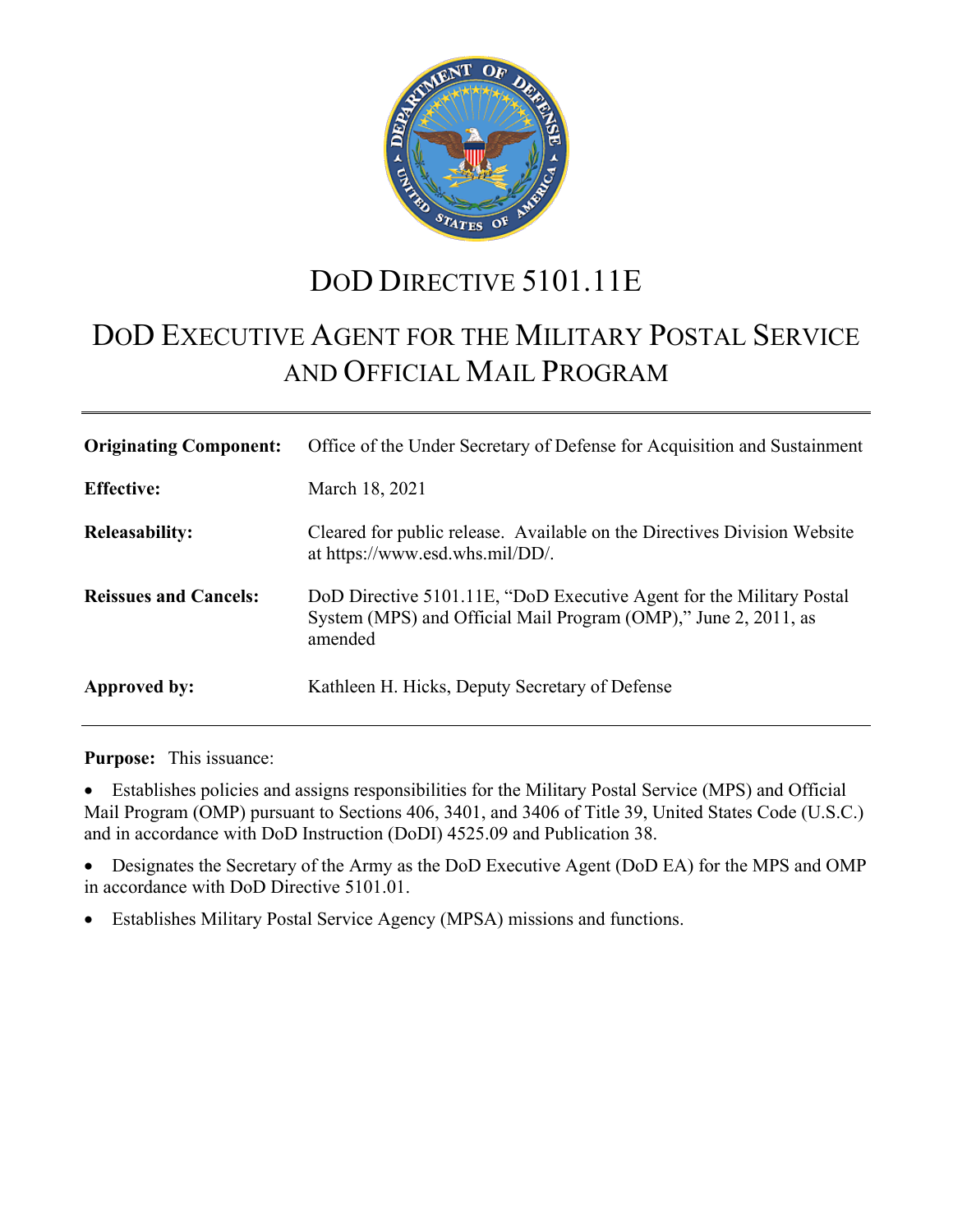## **TABLE OF CONTENTS**

| 2.1. Under Secretary of Defense for Acquisition and Sustainment (USD(A&S)) 4 |  |
|------------------------------------------------------------------------------|--|
|                                                                              |  |
|                                                                              |  |
|                                                                              |  |
|                                                                              |  |
|                                                                              |  |
|                                                                              |  |
|                                                                              |  |
|                                                                              |  |
|                                                                              |  |
|                                                                              |  |
|                                                                              |  |
|                                                                              |  |
|                                                                              |  |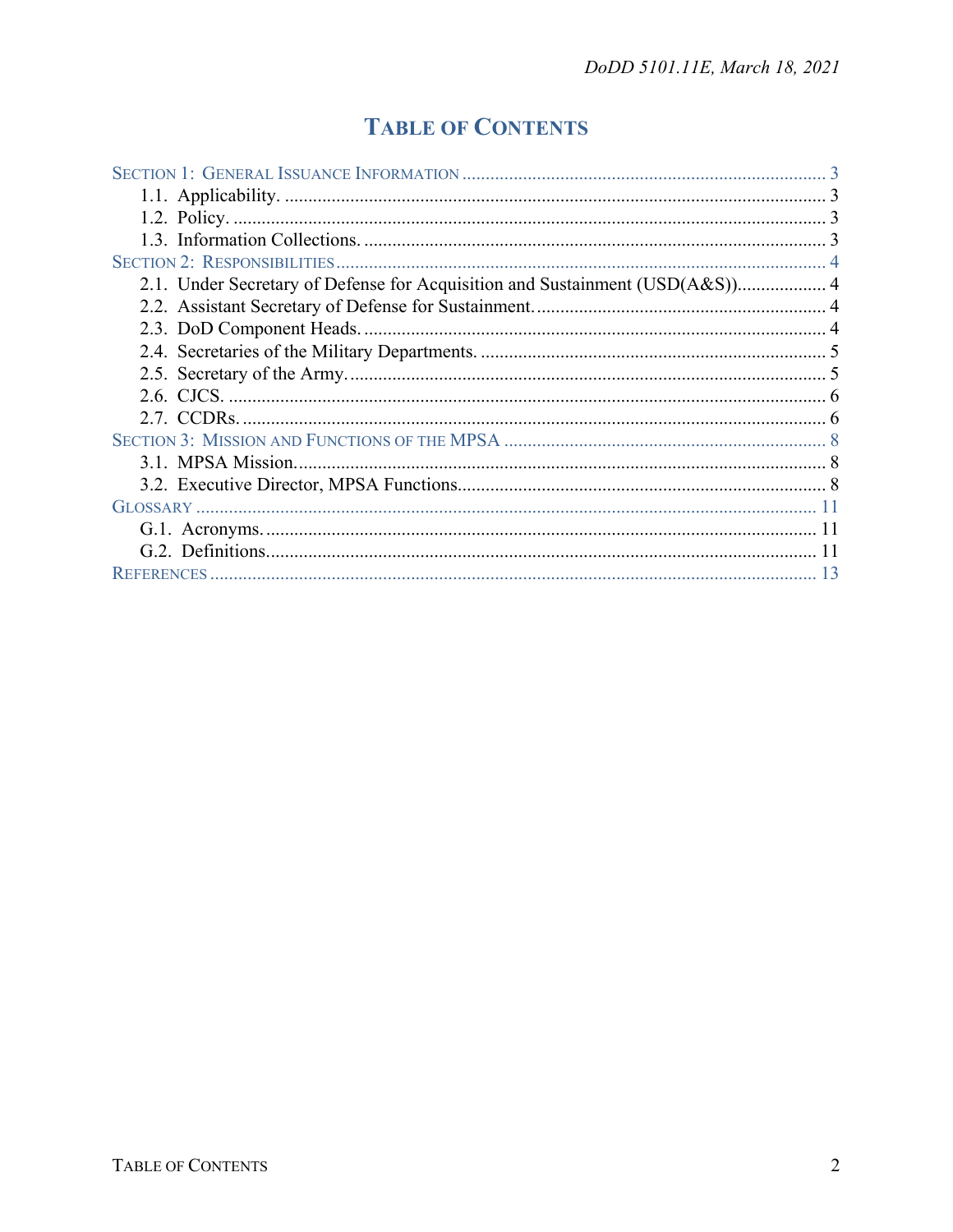## **SECTION 1: GENERAL ISSUANCE INFORMATION**

## <span id="page-2-1"></span><span id="page-2-0"></span>**1.1. APPLICABILITY.**

This issuance applies to OSD, the Military Departments, the Office of the Chairman of the Joint Chiefs of Staff (CJCS) and the Joint Staff, the Combatant Commands, the Office of Inspector General of the Department of Defense, the Defense Agencies, the DoD Field Activities, and all other organizational entities within the DoD (referred to collectively in this issuance as the "DoD Components").

### <span id="page-2-2"></span>**1.2. POLICY.**

The DoD supports authorized DoD patrons with an efficient and responsive postal service and mail program within and outside the United States, consistent with international agreements; laws; and United States Postal Service (USPS), General Services Administration (GSA), and DoD regulations.

### <span id="page-2-3"></span>**1.3. INFORMATION COLLECTIONS.**

The annual mail management report information described in Paragraph 2.3.g. does not require licensing with a report control symbol in accordance with Paragraph 1.b.(9) of Enclosure 3 of Volume 1 of DoD Manual 8910.01.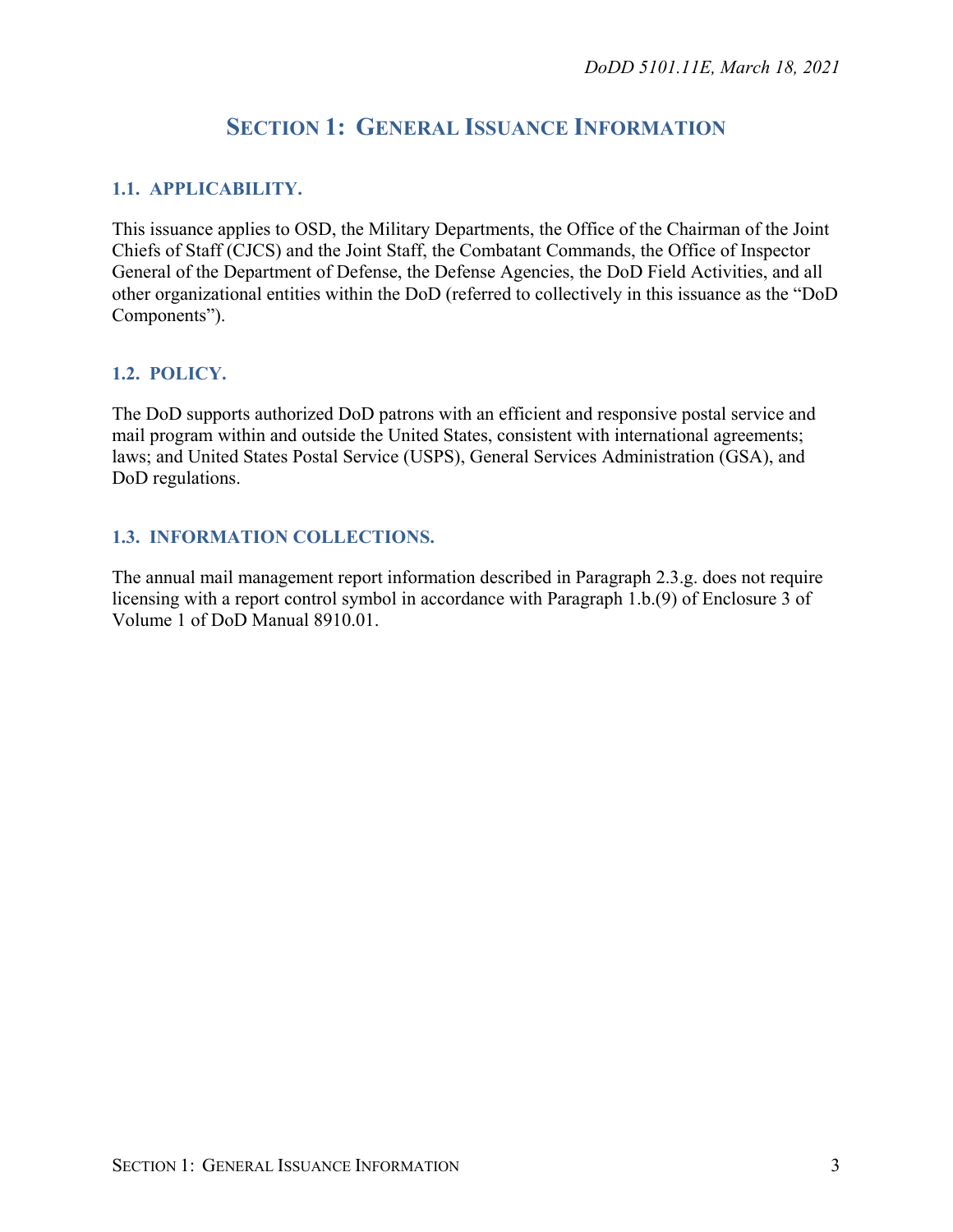## **SECTION 2: RESPONSIBILITIES**

#### <span id="page-3-1"></span><span id="page-3-0"></span>**2.1. UNDER SECRETARY OF DEFENSE FOR ACQUISITION AND SUSTAINMENT (USD(A&S)).**

The USD(A&S) serves as the Principal Staff Assistant overseeing the activities of the DoD EA for MPS and OMP, in accordance with DoD Directive 5101.01.

#### <span id="page-3-2"></span>**2.2. ASSISTANT SECRETARY OF DEFENSE FOR SUSTAINMENT.**

Under the authority, direction, and control of the USD(A&S), the Assistant Secretary of Defense for Sustainment:

a. Provides guidance for and oversight of the DoD EA for MPS and OMP, on behalf of the USD(A&S).

b. Prescribes DoD policy and guidance governing the MPS and OMP and the use of the MPS by the DoD Components, other government agencies (OGAs), and nongovernmental organizations.

c. Approves, implements, and coordinates agreements among the DoD, USPS, and OGAs relating to the MPS with the Office of the General Counsel of the Department of Defense.

d. Approves all requests for the establishment or termination of MPS in any country, excluding MPS established to support contingency operations.

e. Provides guidance for and oversight of the DoD EA for MPS and OMP.

#### <span id="page-3-3"></span>**2.3. DOD COMPONENT HEADS.**

The DoD Component heads:

a. Program, budget, and obligate funds for their respective mail costs.

b. Ensure the OMP is considered in the budgeting process with resources needed to:

(1) Maintain trained and experienced personnel for OMP requirements.

(2) Provide an adequate number of trained personnel for worldwide MPS and OMP operations.

c. Coordinate with the MPSA on contingency and exercise planning for mail support.

d. Submit all policy exception and agreement requests through the MPSA for DoD review and approval if appropriate.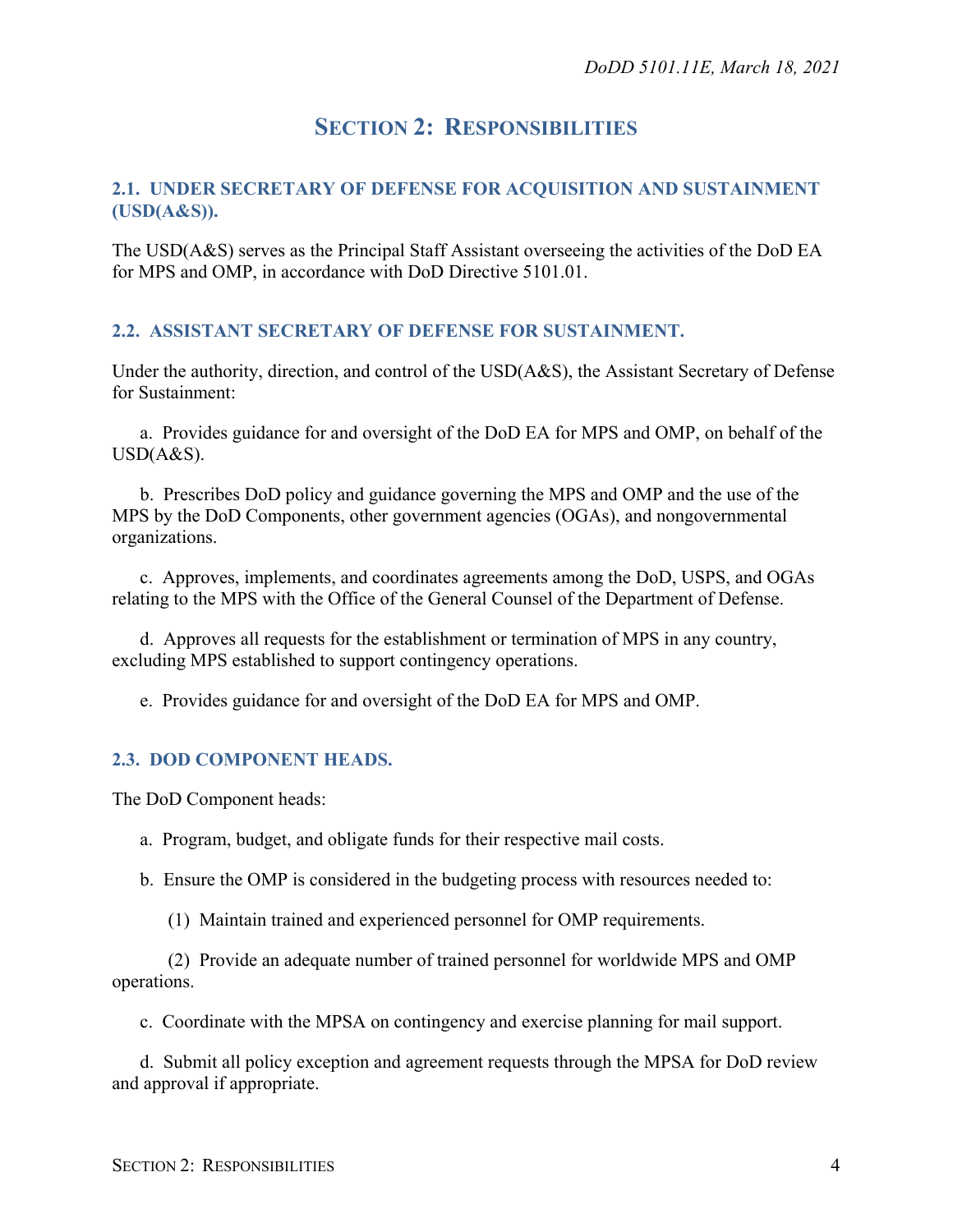e. Include postal subject matter experts in the process during the requirements determination and technical review process for contracts containing postal matters and postal facility plans impacting the MPS and OMP.

f. Provide representatives to the MPS and OMP corporate boards that are full-time or permanent part-time Federal officers or employees representing each of the DoD Components, as applicable, and pursuant to DoDI 5105.18. Ensure attendance at the periodically held board meetings when assembled by the Director, MPSA.

g. Submit annual mail management report information to the DoD Official Mail Manager.

#### <span id="page-4-0"></span>**2.4. SECRETARIES OF THE MILITARY DEPARTMENTS.**

In addition to the responsibilities in Paragraph 2.3., the Secretaries of the Military Departments:

a. Provide postal service in accordance with DoDI 4525.09, DoD 4525.6-M, DoD 4525.8-M, and this issuance.

b. Provide required military officers and enlisted personnel to staff the MPSA, in grades and specialties specified by the DoD EA for the MPS and OMP, with a normal tour length of 36 months. The position of the Commander of the Joint Military Postal Activities (JMPAs) is rotated among the Military Departments in programmed sequence every 12 years.

c. Do not duplicate MPSA responsibilities within their respective departments.

d. Provide transportation support to move DoD mail and obtain reimbursement for postal services in accordance with DoD policy.

e. Fund their portion of costs associated with the provisions of free mail when an appropriate process is in place to allocate these costs to the Military Services at the program level such that program level managers are accountable for obligating and tracking those expenditures.

#### <span id="page-4-1"></span>**2.5. SECRETARY OF THE ARMY.**

In addition to the responsibilities in Paragraphs 2.3. and 2.4., and as the DoD EA for MPS and OMP, the Secretary of the Army:

a. Provides legal services on MPS-related issues to the USPS, Postal Regulatory Commission, and other Federal regulatory organizations.

b. Maintains and operates the Inter-Service Postal Training Activity for the training of the Military Departments' postal personnel.

c. Maintains and funds the MPSA in the National Capital Region, including subordinate JMPAs collocated at USPS activities.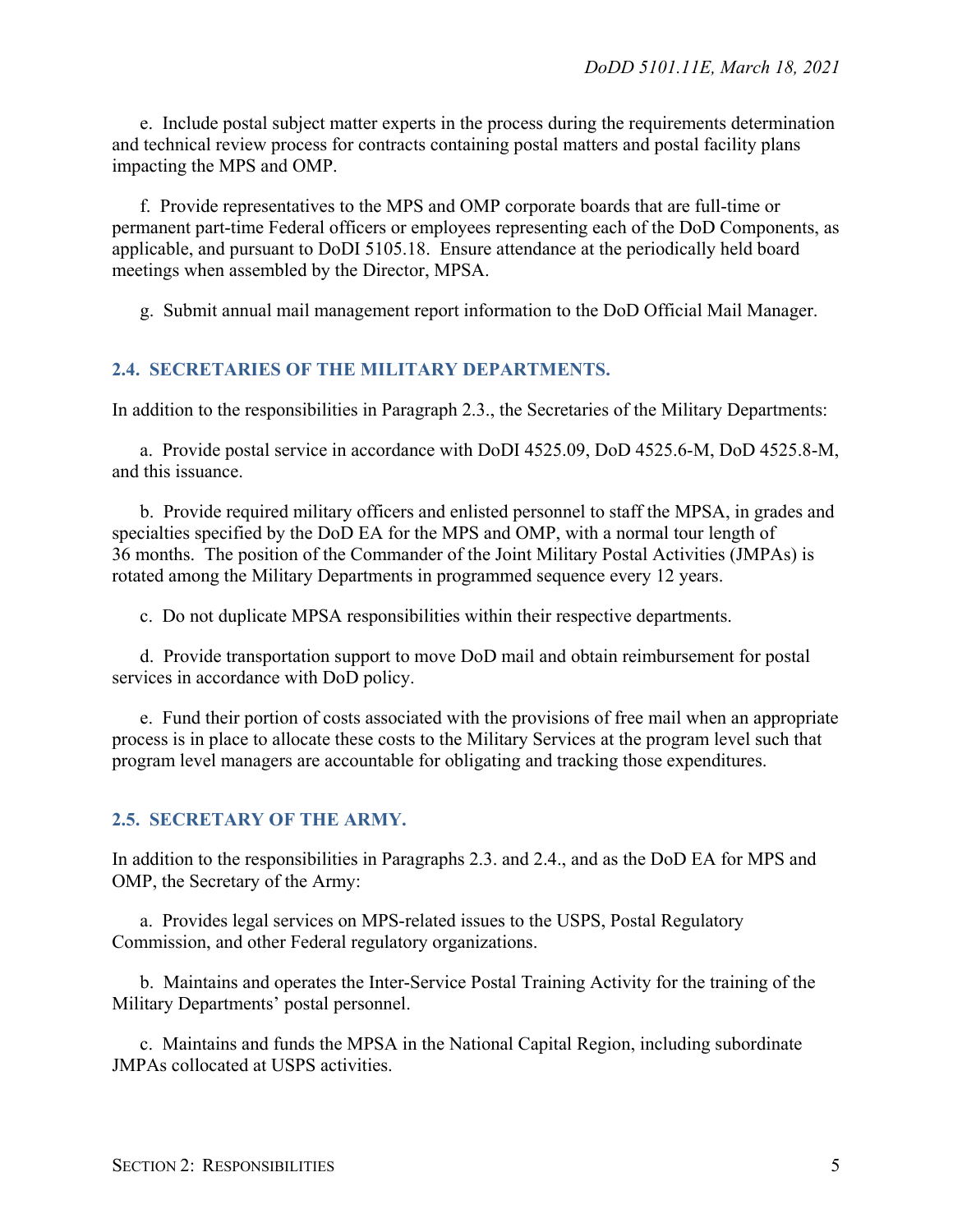d. Directs the MPSA to provide strategic direction, technical and procedural guidance, coordination, and assistance for the MPS and OMP to promote compliance with U.S. law and USPS, GSA, and DoD issuances.

e. Funds and maintains the Automated MPS, which functions as the enterprise system connecting military post offices and official mail centers worldwide.

f. Funds free mail when appropriate processes are not available or practical to support allocation of these costs to the Military Services.

g. Designates a general officer or flag officer (or equivalent civilian grade) to be the Executive Director, MPSA to:

(1) Operate under the authority, direction, and control of the DoD EA for MPS and OMP for postal and official mail as described in Section 3.

(2) Maintain direct working relationships with the USPS and OGAs on MPS and OMP matters and with the DoD Components heads to provide oversight, coordination, and technical assistance on postal matters.

#### <span id="page-5-0"></span>**2.6. CJCS.**

In addition to the responsibilities in Paragraph 2.3., the CJCS provides direction to the Combatant Commanders (CCDRs) in:

a. The management of the MPS and OMP processing, transportation, and distribution operations throughout their areas of responsibility.

b. Integration of Service component command's control of military mail movement within the theater.

#### <span id="page-5-1"></span>**2.7. CCDRS.**

In addition to the responsibilities in Paragraph 2.3., the CCDRs:

a. Manage the MPS and OMP processing, transportation, and distribution operations throughout their areas of responsibility.

b. Integrate their Service component command's control of military mail movement within the theater of operations.

c. Obtain OSD and host-nation approval for the establishment of the MPS.

d. Provide MPSA with information on postal restrictions or host-nation policies affecting the MPS, including excerpts of the appropriate status of host-nation agreements pertinent to the MPS.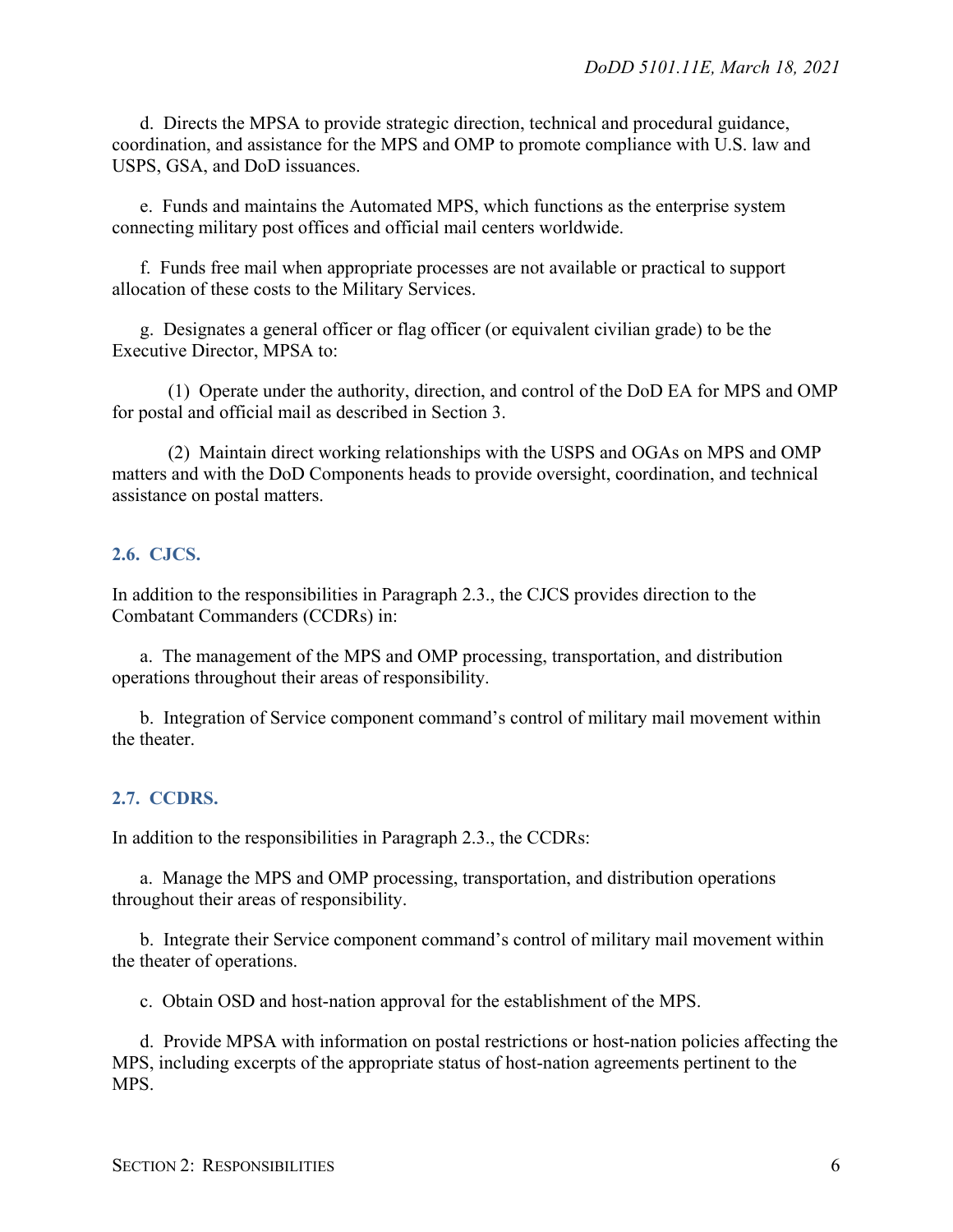e. Coordinate MPS and OMP with their Service components, other theater commands, and MPSA.

f. Provide postal inspection, advisory, and training programs for MPS and OMP activities.

g. Establish contingency military post offices on a restricted and temporary basis to support contingency operations. Establish or designate international mail liaison and mail recovery operations to:

(1) Provide efficient overseas mail services and avoid additional second destination charges associated with transporting international-destined mail to the United States.

(2) Coordinate the exchange of letter class mail, missent mail, or official mail with the local foreign postal system.

h. Develop operations plans, contingency plans, and annexes for postal operations in theater.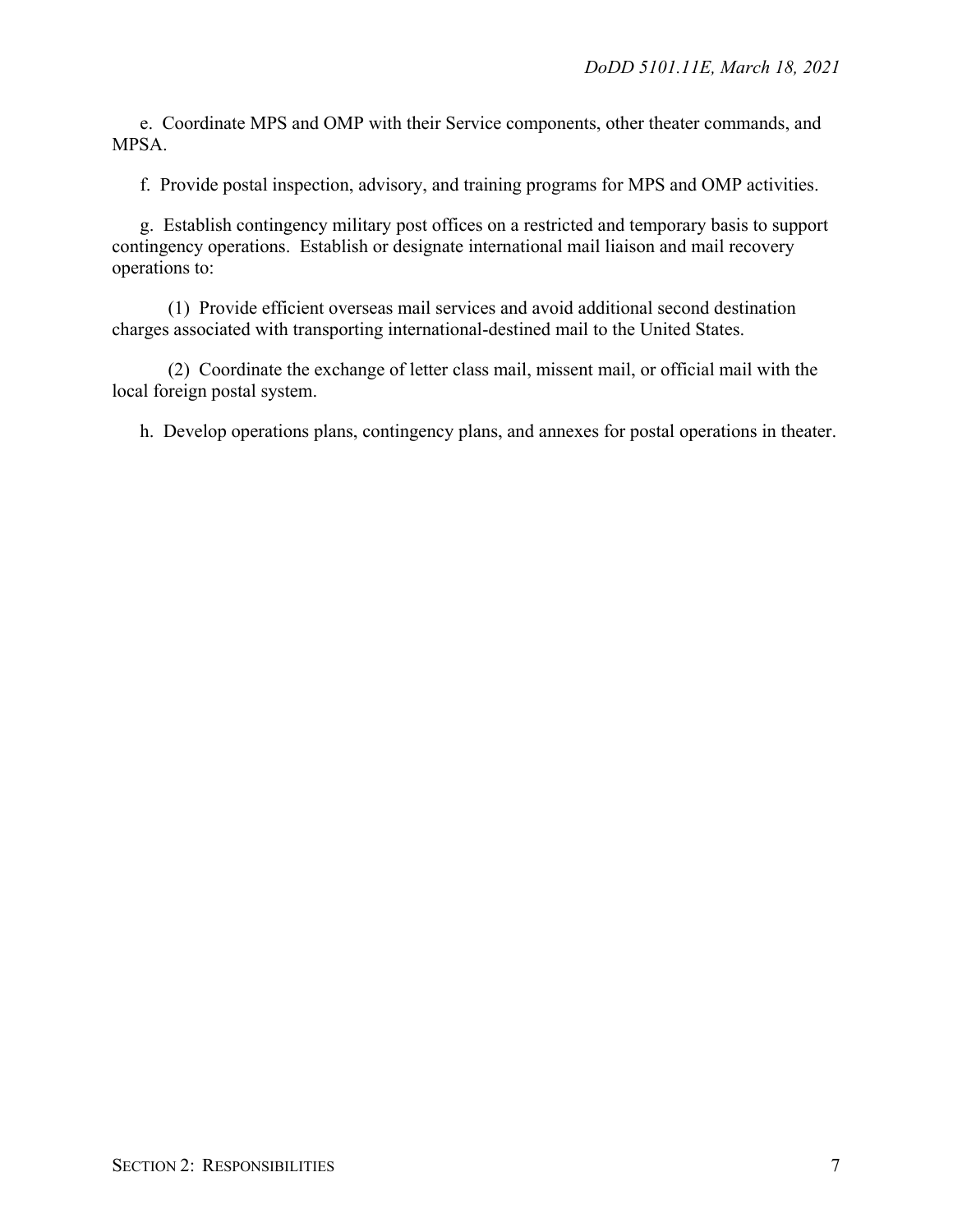## **SECTION 3: MISSION AND FUNCTIONS OF THE MPSA**

#### <span id="page-7-1"></span><span id="page-7-0"></span>**3.1. MPSA MISSION.**

The MPSA mission is to achieve efficient and responsive processing, transportation, and distribution of personal and official mail within the DoD. The MPSA performs the functions listed in Paragraph 3.2. in support of the MPSA mission.

#### <span id="page-7-2"></span>**3.2. EXECUTIVE DIRECTOR, MPSA FUNCTIONS.**

The Executive Director, MPSA:

a. Monitors and oversees MPS and OMP functions.

b. Provides guidance and maintains direct liaison with DoD Components to ensure efficient integration and implementation of uniform DoD mail policies and procedures worldwide.

c. Maintains and manages JMPAs to provide:

(1) Liaison between MPS and OMP activities, USPS, OGAs, and transportation managers.

(2) Instructions for processing, routing, and distributing mail.

d. Charters the organization and activities of the OMP and MPS corporate boards:

(1) Composed of representatives from each of the DoD Components, as applicable and pursuant to DoDI 5105.18.

(2) To provide a forum for DoD Component information exchange and discussion of MPS operations, procedures, initiatives, and issues.

e. Establishes and maintains MPS and OMP operating instructions and procedures.

f. Monitors and oversees transportation of inter- and intra-office correspondence to:

(1) Comply with the USPS Private Express Statutes pursuant to Part 310 of Title 39, Code of Federal Regulations (CFR).

(2) Maintain direct liaison with DoD Components.

(3) Ensure efficient integration and implementation of MPSA procedures.

g. Serves as the single DoD point of contact with the GSA on OMP matters.

h. Serves as the single DoD point of contact with the USPS on MPS, OMP, and inter-office correspondence mail matters.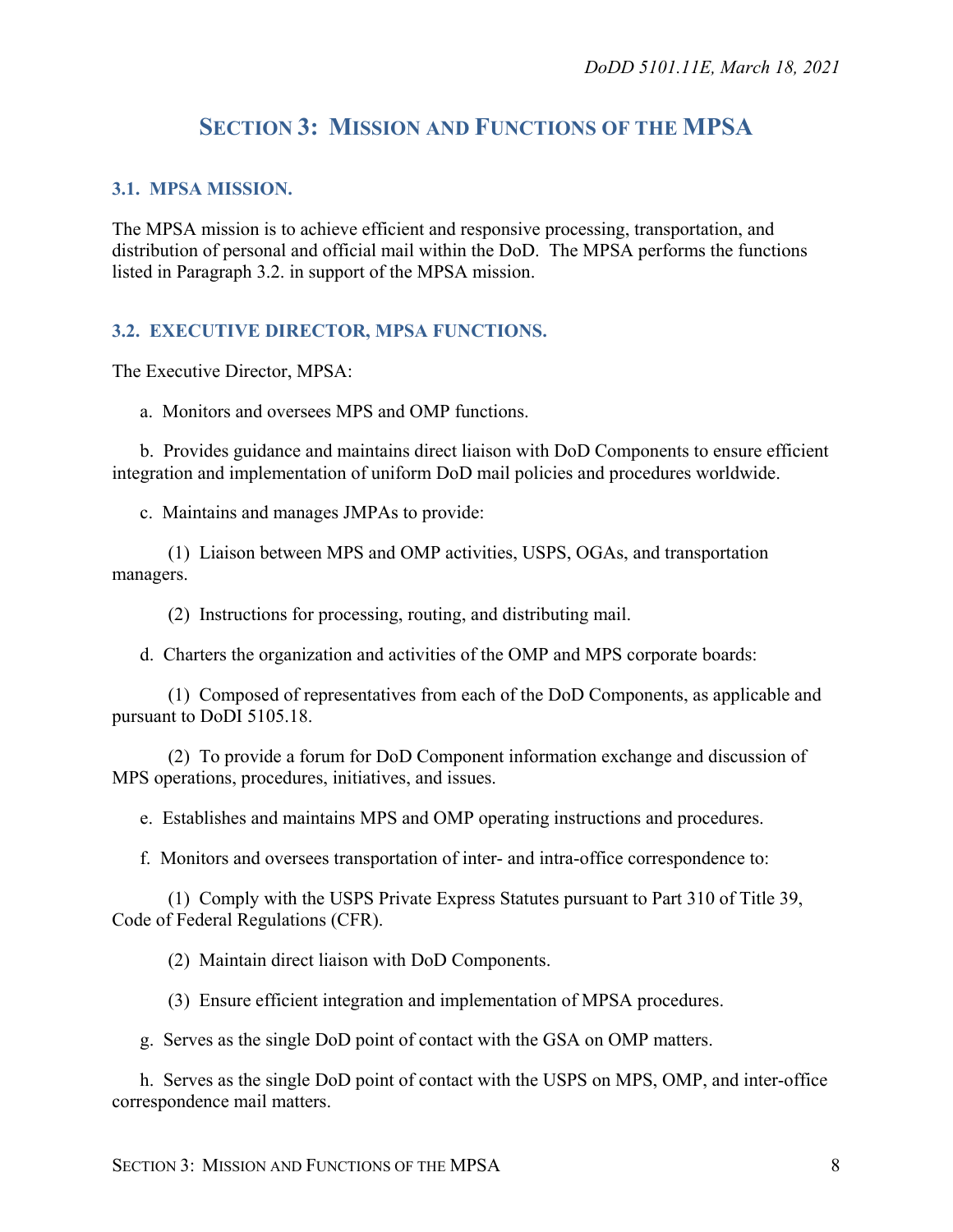i. Maintains liaison with the USPS to coordinate an efficient, synchronized, personal and official mail processing, transportation, and distribution network throughout the DoD.

j. Authorizes the MPSA, with the coordination of the Military Services, to implement USPS and GSA policy changes unless the DoD has a more restrictive policy.

k. Provides guidance and coordinates with DoD Components on:

(1) On-site assessments of the implementation of MPS and OMP plans, policies, and procedures and uniform MPS and OMP performance standards.

(2) On-site assessment findings and best business practices.

(3) Trends identified during the analysis of on-site assessment results.

(4) Development of DoD positions on agreements with the USPS on DoD postal matters.

(5) Revisions on postal agreements with the USPS.

(6) Guidance for compliance with Publication 38.

(7) Financial projections to the Military Departments for development of annual budgets.

(8) Reporting and reimbursement of postal expenditures.

(9) The development and coordination of MPS and OPM support during contingency operations and exercises.

(10) The development of postal annexes aligned with contingency plans.

l. Integrates solutions to mitigate deficiencies and improve efficiency within postal plans, policy, procedures, training, doctrine, and contracts.

m. Coordinates an efficient and synchronized personal and official mail processing, transportation, and distribution network throughout the DoD.

n. Develops goals and objectives for MPS and OMP to ensure compliance with this issuance and USPS Private Express Statutes pursuant to Part 310 of Title 39, CFR.

(1) Prepares draft policy revisions and conducts management studies to explore program improvements.

(2) Reviews and analyzes MPS and OMP operations to identify trends that support changes in policy and procedures.

o. Monitors legislative proposals, Postal Regulatory Commission proposals, and Federal regulations affecting the MPS and OMP.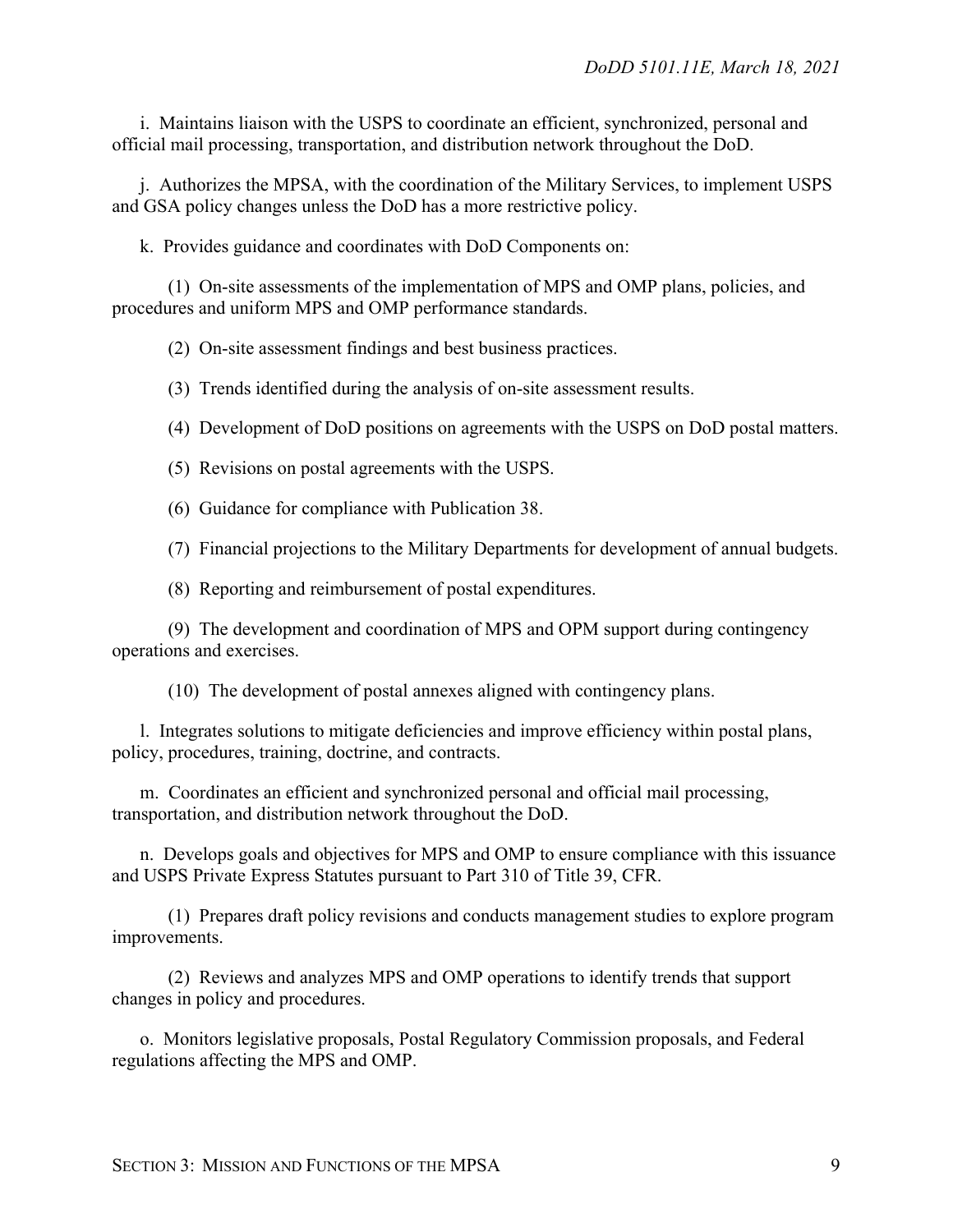p. Drafts language for DoD input on postal matters in agreements, legislative proposals, and Federal regulations, as appropriate, to ensure an effective and responsive MPS and OMP.

q. Develops DoD positions and arranges for DoD representation in proceedings with the Postal Regulatory Commission and other Federal regulatory entities involving postal matters.

r. Provides technical guidance during negotiations with OGAs and foreign governments on all postal matters.

s. Develops and coordinates MPSA policies, procedures, and program implementation for MPS and OMP operations.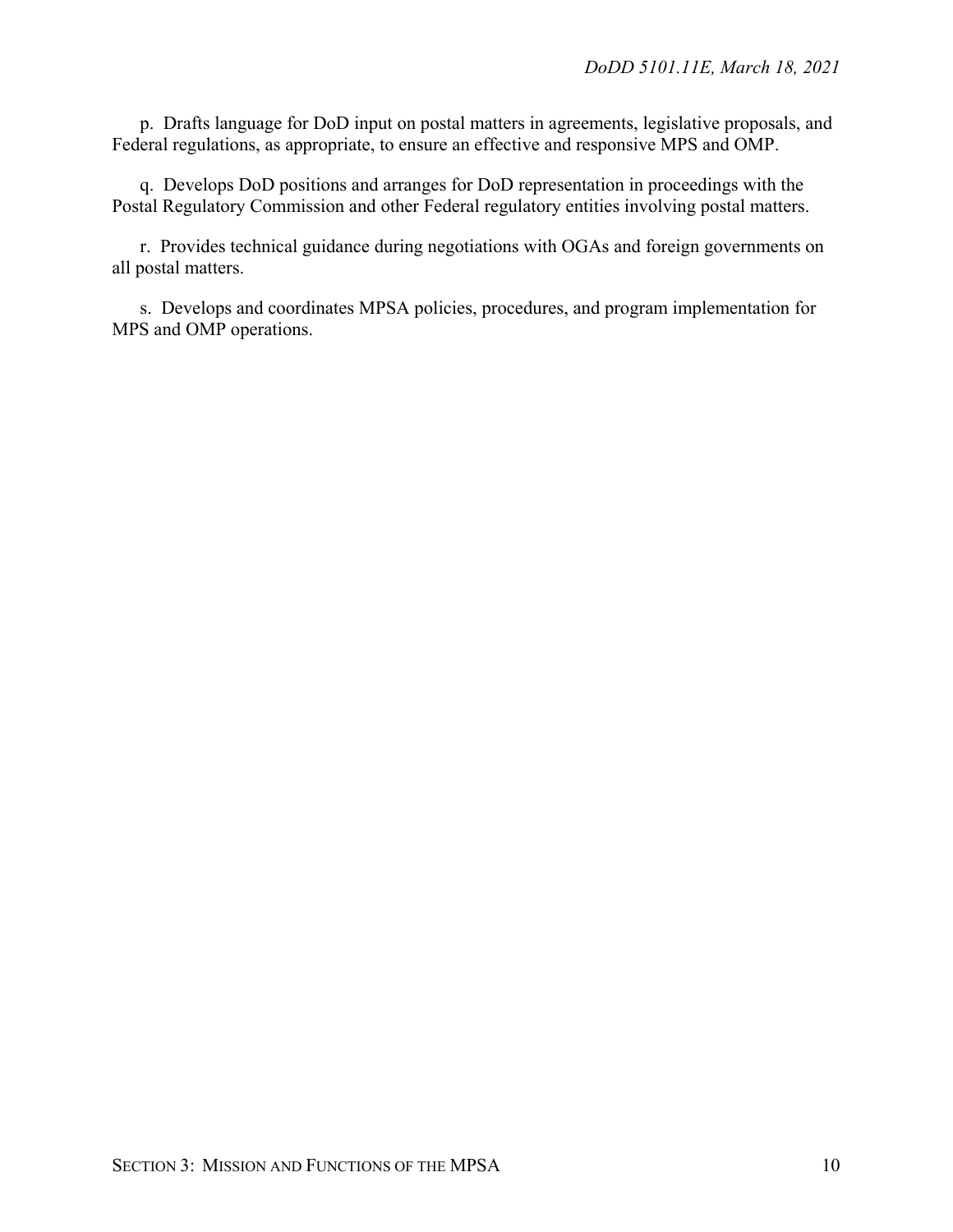## **GLOSSARY**

## <span id="page-10-1"></span><span id="page-10-0"></span>**G.1. ACRONYMS.**

| <b>ACRONYM</b> | <b>MEANING</b>                                             |
|----------------|------------------------------------------------------------|
| <b>CCDR</b>    | Combatant Commander                                        |
| <b>CFR</b>     | Code of Federal Regulations                                |
| <b>CJCS</b>    | Chairman of the Joint Chiefs of Staff                      |
| DoDI           | DoD instruction                                            |
| DoD EA         | DoD Executive Agent                                        |
| <b>GSA</b>     | General Services Administration                            |
| <b>JMPA</b>    | Joint Military Postal Activity                             |
| <b>MPS</b>     | <b>Military Postal Service</b>                             |
| <b>MPSA</b>    | Military Postal Service Agency                             |
| OGA            | other government agency                                    |
| <b>OMP</b>     | Official Mail Program                                      |
| U.S.C.         | <b>United States Code</b>                                  |
| USD(A&S)       | Under Secretary of Defense for Acquisition and Sustainment |
| USPS           | <b>United States Postal Service</b>                        |

## <span id="page-10-2"></span>**G.2. DEFINITIONS.**

Unless otherwise noted, these terms and their definitions are for the purpose of this issuance.

| <b>TERM</b>              | <b>DEFINITION</b>                                    |
|--------------------------|------------------------------------------------------|
| contingency<br>operation | Defined in Section $101(a)(13)$ of Title 10, U.S.C.  |
| letter class mail        | Defined in Part 145.1 of Title 19, CFR.              |
| missent mail             | Misdirected mail that has gone to the wrong address. |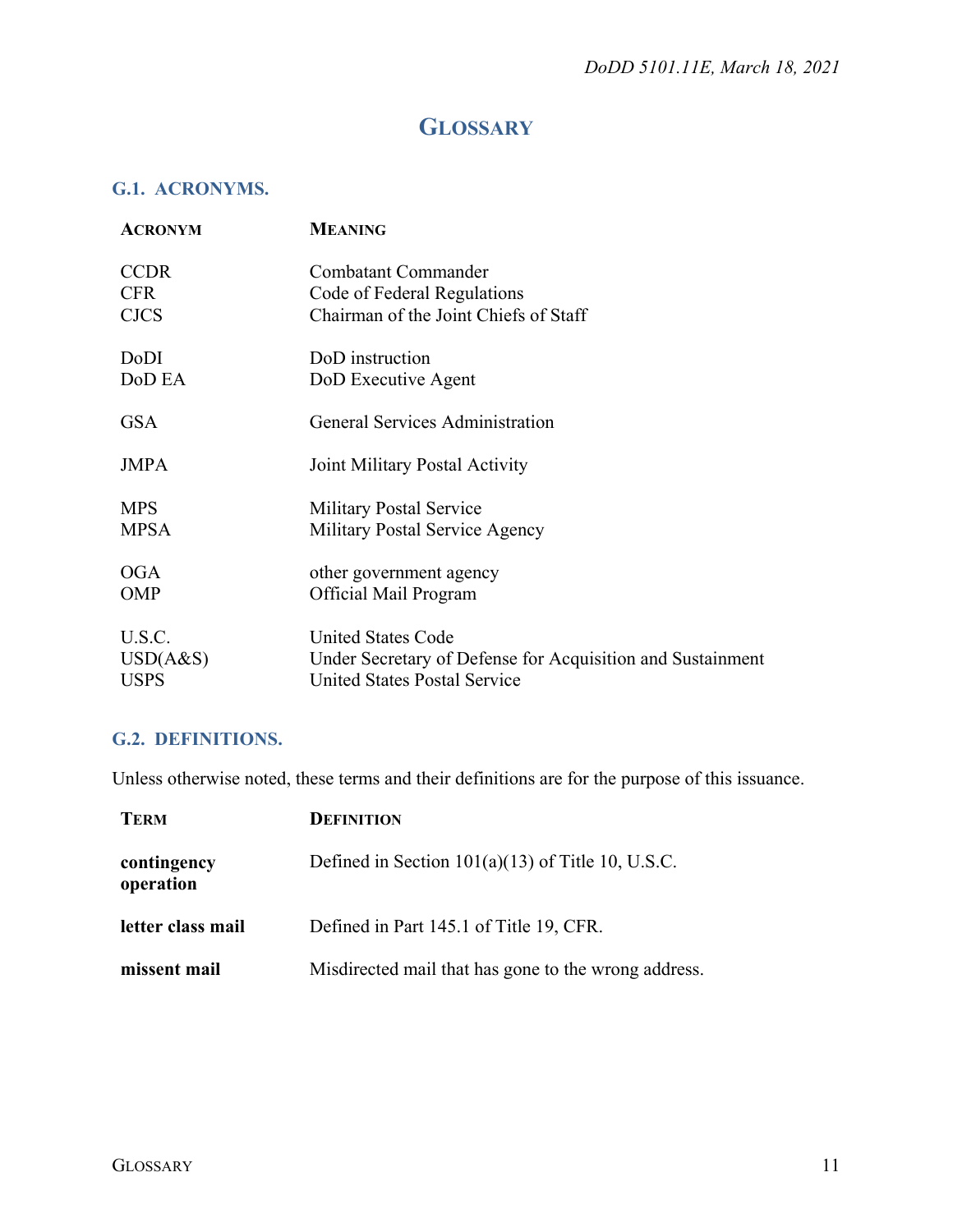| <b>TERM</b>                 | <b>DEFINITION</b>                                                                                                                                                                                                                                                                                                                                                                                                                                                                                                                                                                                                                                                                                                                                                                           |
|-----------------------------|---------------------------------------------------------------------------------------------------------------------------------------------------------------------------------------------------------------------------------------------------------------------------------------------------------------------------------------------------------------------------------------------------------------------------------------------------------------------------------------------------------------------------------------------------------------------------------------------------------------------------------------------------------------------------------------------------------------------------------------------------------------------------------------------|
| <b>MPS</b>                  | The command, organization, personnel, and facilities used to provide<br>military postal activities with a means and process for the<br>transmission of mail to and from DoD, Service members, and other<br>authorized agencies and individuals. MPS components include the<br>Military Services, Joint Staff, and Combatant Commands.                                                                                                                                                                                                                                                                                                                                                                                                                                                       |
| <b>OMP</b>                  | The program governing the management, handling, and mailing of<br>DoD official matter supporting the overall DoD mission. It is<br>inclusive of the Official Mail Manager, Official Mail Centers, and<br>associated resources used to manage and operate the program<br>throughout all DoD Components. It is accountable to DoD and is<br>bound by Parts 102 through 192 of Title 41, CFR, also known as the<br>"Federal Property Management Regulation and Federal Management<br>Regulation (FPMR and FMR)," governing Federal mail management.<br>Official mail is transported through both the USPS and MPS systems.<br>OMP components include the Military Services, Inspector General of<br>the Department of Defense, Defense Agencies, DoD Field Activities,<br>and Service schools. |
| personal mail               | Defined in DoDI 4525.09.                                                                                                                                                                                                                                                                                                                                                                                                                                                                                                                                                                                                                                                                                                                                                                    |
| private express<br>statutes | Codified at Sections 1693 to 1699 of Title 18, U.S.C. and Sections<br>601 to 606 of Title 39, U.S.C. and implemented at Parts 310 and 320<br>of Title 39, CFR. Defined in USPS Publication 542.                                                                                                                                                                                                                                                                                                                                                                                                                                                                                                                                                                                             |
| <b>Publication 38</b>       | An agreement between the USPS and the DoD that provides the<br>terms for jointly providing postal services for all branches of the<br>Military Services.                                                                                                                                                                                                                                                                                                                                                                                                                                                                                                                                                                                                                                    |
| theater of operations       | Defined in the DoD Dictionary of Military and Associated Terms.                                                                                                                                                                                                                                                                                                                                                                                                                                                                                                                                                                                                                                                                                                                             |